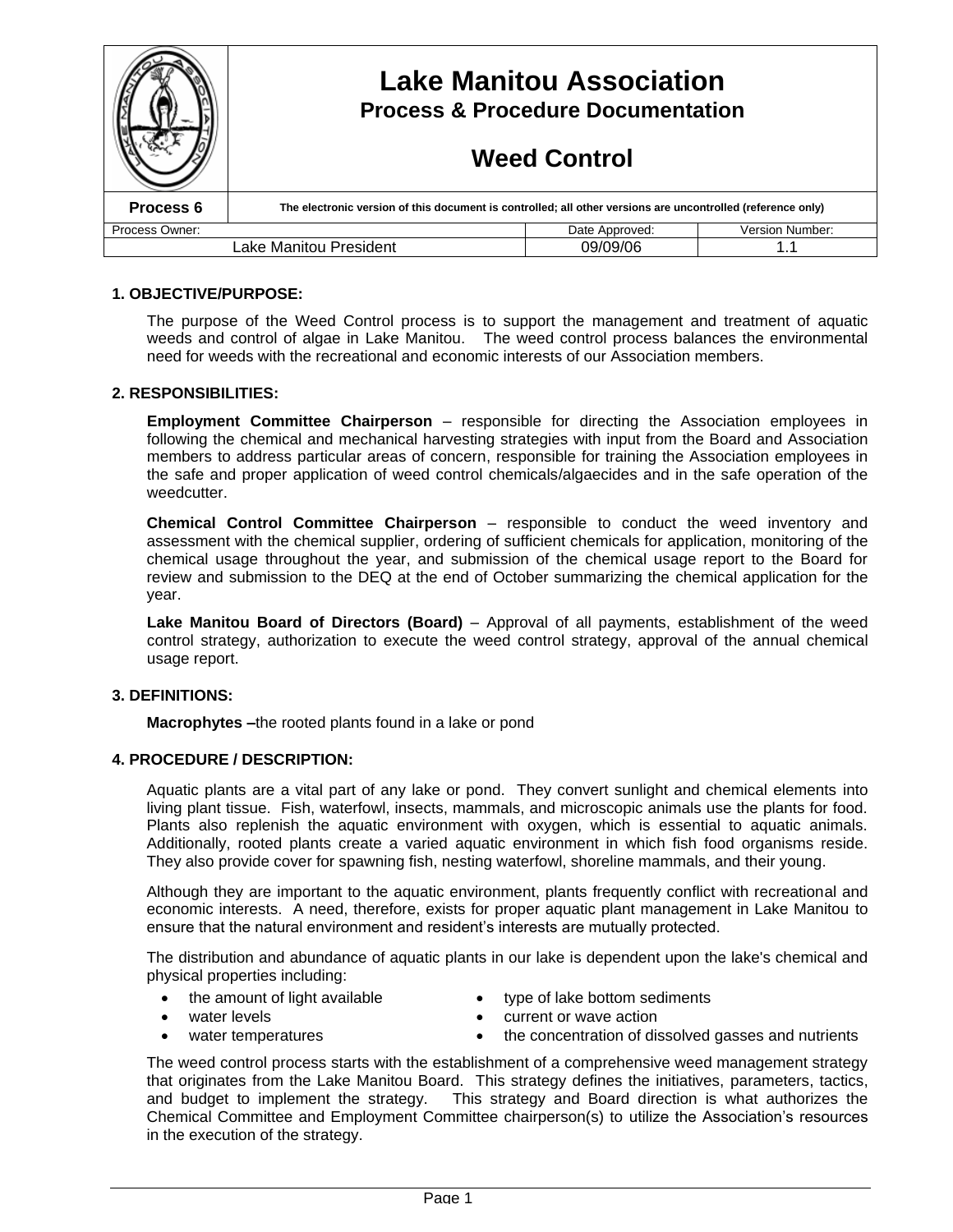|                                    |                                                                                                             | <b>Lake Manitou Association</b><br><b>Process &amp; Procedure Documentation</b><br><b>Weed Control</b> |                        |
|------------------------------------|-------------------------------------------------------------------------------------------------------------|--------------------------------------------------------------------------------------------------------|------------------------|
| Process 6                          | The electronic version of this document is controlled; all other versions are uncontrolled (reference only) |                                                                                                        |                        |
| Process Owner:                     |                                                                                                             | Date Approved:                                                                                         | <b>Version Number:</b> |
| Lake Manitou President<br>09/09/06 |                                                                                                             |                                                                                                        |                        |

**Conducting a "weed inventory"** is the first step in this process to determine what types of weeds populate Lake Manitou. As with every living thing, our lake changes over time. In some years, the weed growth has been negligible with poor water clarity, and in other years, the lake is full of weeds with very good water clarity.

To be unambiguous, we need weeds in order for our lake to be a healthy ecological system. Having too many weeds is not good for lake recreation and having too few detracts from fish habitat and water clarity. The key is finding the right balance between having too many and too few.

The weed inventory is important as it helps to confirm our weed control strategy. For example, if we detected Eurasian Water Milfoil, which is a non-native invasive plant species, we would likely recommend a chemical or biological program to specifically target removal of this plant type as it becomes very dominant and difficult to control as it spreads. Mechanical harvesting of this weed is typically counterproductive as Milfoil fragments will spread, root, and become new plants.

The weed inventory is conducted in the spring with the assistance of our primary chemical supplier who is trained in weed identification. The supplier meets with the Chemical Control Chairperson and tours the lake to determine what weeds and weed types are present.

The primary macrophytes identified in Lake Manitou are Chara and Curly-leaf Pondweed.

**Submission of Chemical application license** is the next step. This application is completed with support of our chemical supplier. The license submission includes the types and quantity of chemicals to apply, the source of the chemicals, the method of chemical application, and who will be applying the chemicals. The fee for the application is  $\frac{1}{2}$  and the application is submitted to:

Michigan DEQ, \_\_\_\_\_\_\_\_\_\_\_\_\_\_\_, Lansing, Michigan ZIP

The Lake Manitou chemical application permit number is: #

**Weed Cutting and Chemical Application on the Lake** are the next steps. Mechanical harvesting involves the pulling or cutting and removal of macrophytes from selected areas of the lake. It employs hand tools and highly sophisticated motorized cutting or rotovating devices. The mechanical harvesting of algae from the lake is economically infeasible primarily due to very high energy costs to remove the microscopic plants from water.

When large areas of aquatic plants are harvested, the cut material should be removed from the lake. If left in the lake, the cut plant parts will decompose, sometimes only partially, and contribute nutrients and organic material to the lake bottom. This, in turn, helps to nourish new plant growth. In addition, during biological decomposition of the cut plant material, dissolved oxygen levels may be lowered. This can affect the delicate balance between the water and sediment chemistry. Low oxygen levels also affect fish and fish-food organisms. Removing cut material from the lake improves water quality if the amount of nutrients removed (in plant material and algae attached to the macrophyte) is greater than the amount of nutrients entering the lake from the watershed.

Mechanical harvesting has drawbacks which must be considered. Harvesting could aid the spread of a plant problem, since fragments of certain plants can drift into unaffected areas, take root and grow. The Lake Manitou Board considers the benefits of mechanical harvesting to outweigh the potential drawbacks and have incorporated mechanical harvesting control as the primary on-going element of our weed control strategy.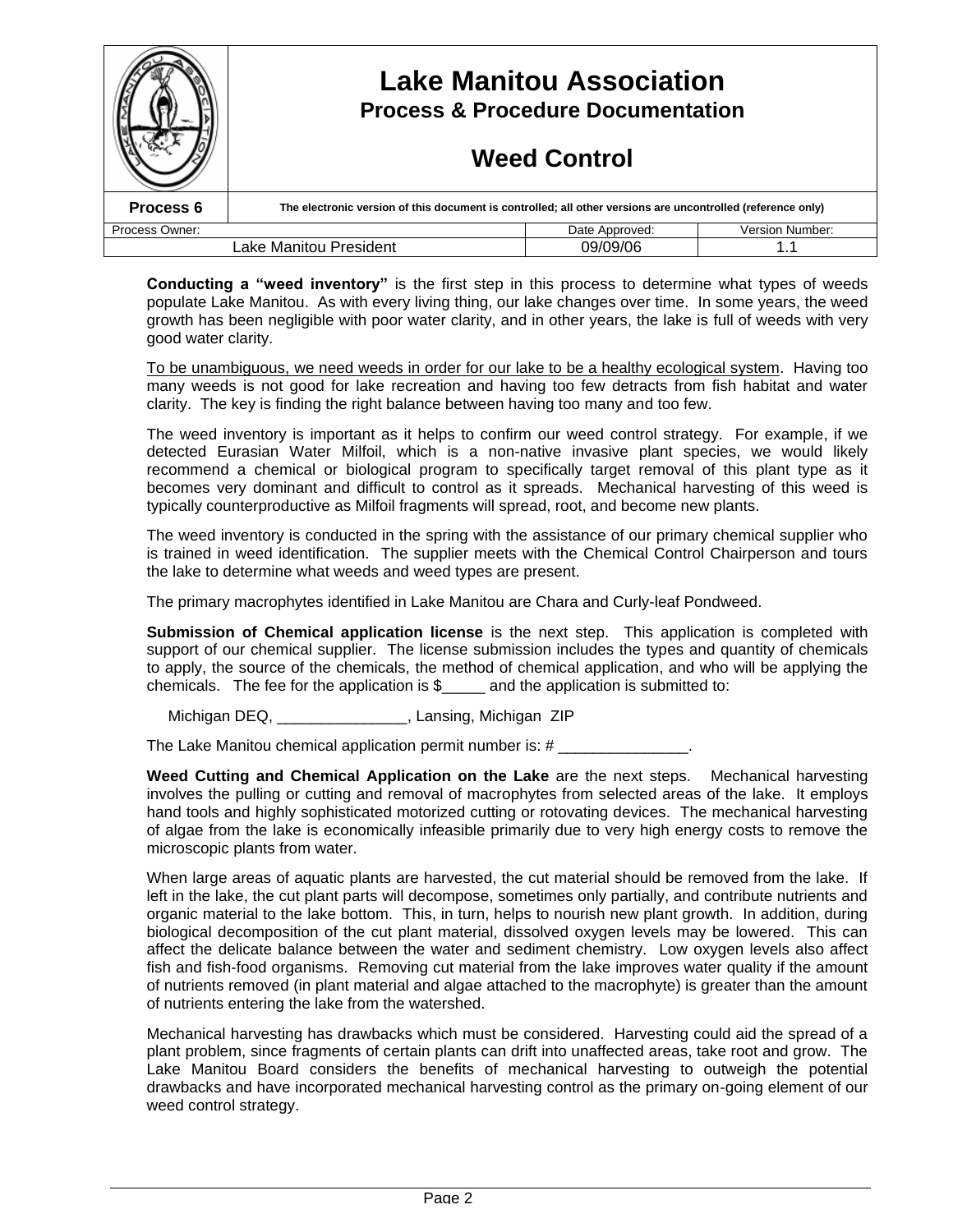|                        | <b>Lake Manitou Association</b><br><b>Process &amp; Procedure Documentation</b><br><b>Weed Control</b>      |                |                        |
|------------------------|-------------------------------------------------------------------------------------------------------------|----------------|------------------------|
| Process 6              | The electronic version of this document is controlled; all other versions are uncontrolled (reference only) |                |                        |
| Process Owner:         |                                                                                                             | Date Approved: | <b>Version Number:</b> |
| Lake Manitou President |                                                                                                             | 09/09/06       |                        |

The mechanical harvesting primarily involves the use of a diesel powered weed cutter that is capable of cutting a 4 ft x 8 ft area below the surface of the water. Due to the forward motion of the weed cutter, the cut plant material is directed onto a self contained conveyer on the weed cutter for immediate storage. When the conveyer becomes full, the weed cutter operator will empty the weeds from the conveyer into a dump truck located on shore. The weeds are then taken to a nearby field and dumped to dry and decompose. This removes a substantial amount of nutrients and attached algae from the lake.

**Chemical control** is another means of temporarily controlling aquatic plants and algae. There are a number of chemicals available which offer varying degrees of action time, persistence, cost, selectivity and safety to humans, other mammals, and aquatic animal life.

When herbicides are part of an aquatic plant management program, special care must be taken to protect both the environment and individuals involved, since herbicides are potentially dangerous to both. It is important that herbicides be used with extreme care. Herbicides require special handling such as protective clothing for application and posting of treated water so that swimmers or fishermen are not inadvertently exposed to potentially harmful chemicals. The applicator takes special note of all warnings on the label to avoid any personal injury and disposes of all empty chemical containers as directed. The product label also explains the best method(s) for using the product, as well as rate of application and a list of plants that may be controlled by the product.

It is important to point out that the use of herbicides to control aquatic plants has certain drawbacks. Most herbicides **control all forms of plant life** to some extent. Beneficial aquatic plants will likely be killed along with the nuisance plants. It is also difficult to control the drift of herbicides, consequently plants may be killed over a much wider area than intended and herbicides give only temporary control. In lakes where herbicides are used repeatedly on a large scale, dramatic shifts in plant populations can occur which may seriously alter the lake's ecology. This is the primary reason why the Lake Manitou Board has chosen to selectively apply the herbicides ourselves - to limit the variables and risks associated with over-application of herbicides in our lake.

Herbicides are used to control weeds in the shallow areas that are not accessible by the mechanical harvester and are applied by the Association employees from the pontoon sprayer.

Algae are microscopic single celled forms of plant life that are introduced into the water by wind and rain from the atmosphere. There are 30,000 different varieties of algae all containing chlorophyll. They are one of the hardiest and most widespread living organisms on the planet. Algaecides are chemicals added to the water to control algae. While algaecides can kill algae at high dosages, most are utilized as algaestats, which prevent the algae formation. One type of algaecide is Copper Salt. Copper Salts (copper ions (Cu++)) are very effective algaecides that are used in ponds, lagoons and lakes to kill and prevent algae formation.

In addition to trying to manage the inflow of nutrients into Lake Manitou, we incorporate the use of algaecides as a component of our weed control strategy. The algaecides are also applied by the Association employees using the pontoon sprayer.

The Employment Committee Chairperson is responsible for directing the Association employees in following the chemical and mechanical harvesting strategies with input from the Board and Association members to address particular areas of concern. The chairperson is also responsible for training the Association employees in the safe and proper application of weed control chemicals/algaecides and in the safe operation of the weedcutter.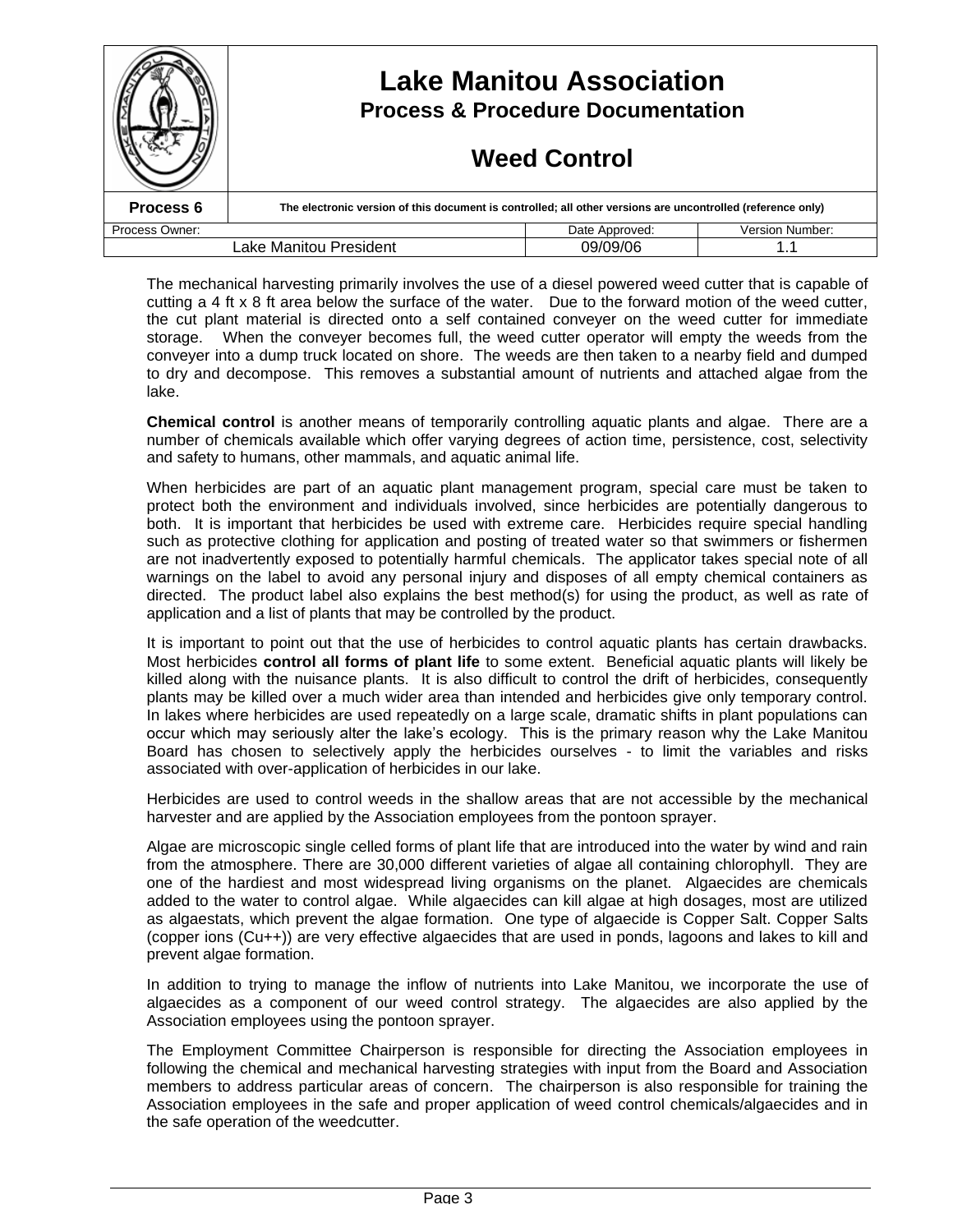|                                    | <b>Lake Manitou Association</b><br><b>Process &amp; Procedure Documentation</b><br><b>Weed Control</b>      |                |                        |
|------------------------------------|-------------------------------------------------------------------------------------------------------------|----------------|------------------------|
| Process 6                          | The electronic version of this document is controlled; all other versions are uncontrolled (reference only) |                |                        |
| Process Owner:                     |                                                                                                             | Date Approved: | <b>Version Number:</b> |
| Lake Manitou President<br>09/09/06 |                                                                                                             |                |                        |

The Chemical Control Chairperson is responsible to conduct the weed inventory and assessment with the chemical supplier, ordering of sufficient chemicals for application, monitoring of the chemical usage throughout the year, and submission of the chemical usage report to the Board for review and submission to the DEQ at the end of October summarizing the chemical application for the year.

**Summary:** To summarize the Board's direction regarding weed control in Lake Manitou, we use a three pronged approach consisting of:

- 1. Cutting and removing weeds using a mechanical harvester
- 2. Chemical herbicidal treatment of the shallow areas that the weedcutter cannot access
- 3. Chemical algaecide treatment for algae

Each year seems to bring unique challenges to managing the early weed growth. Our spring weed growth is intensified with our 2.2 times lake flushing rate, which is very high for lakes, and brings in nutrients from the surrounding agricultural watershed. We will likely continue to struggle with the spring nutrient load as long as we have an active farmer in our watershed.

Under typical circumstances, there will be two to three weeks in the spring where weeds initially come up faster than they can be cut and is likely that this will always be the situation in the early spring. It is also difficult to effectively cut weeds when jets skis and boats populate the lake on busy weekends thereby limiting the amount of time that weeds can be effectively harvested.

As with any complex mechanical device, our weed harvester, sprayer, dump truck, and trailer are subject to equipment breakdowns and other problems that must be overcome on a daily basis. While we pay our summer help to spray, rake, and remove weeds, we do not compensate the Employment Committee or Chemical Control Committee Chairperson who volunteer their time and effort to keep the lake a desirable place to live. These chairpersons pay the same dues as we all do and get **no compensation** for the aggravation of dealing with all the aspects of managing our weed control program. Without them and other volunteers who keep our equipment operational, we would not have the quality of riparian resource that we enjoy today.

Our lake is a living and changing environment and most of our Association members have no idea what is required or the effort that is expended to get and keep the lake quality that we have. We should all have a reasonable and appropriate expectation of what a comprehensive lake management strategy can deliver versus having a lake that looks like a filtered swimming pool. Our lake may never be "perfect" in everyone's eyes, but the Board believes that we manage it more actively and better than most other lakes affiliated with the Michigan Lake & Steam Associations.

## **5. REQUIREMENTS / NOTIFICATION:**

- Chemical application permit
- Chemical usage report
- Resident postings prior to the application of certain weed control chemicals

#### **6. REFERENCES, SUPPORTING PROCESSES, AND TOOLS:**

- Lake Manitou Water Quality Management (Process 4)
- Lake Association Equipment Usage (Process 2)
- Lake Manitou Equipment Operation (Process 9)